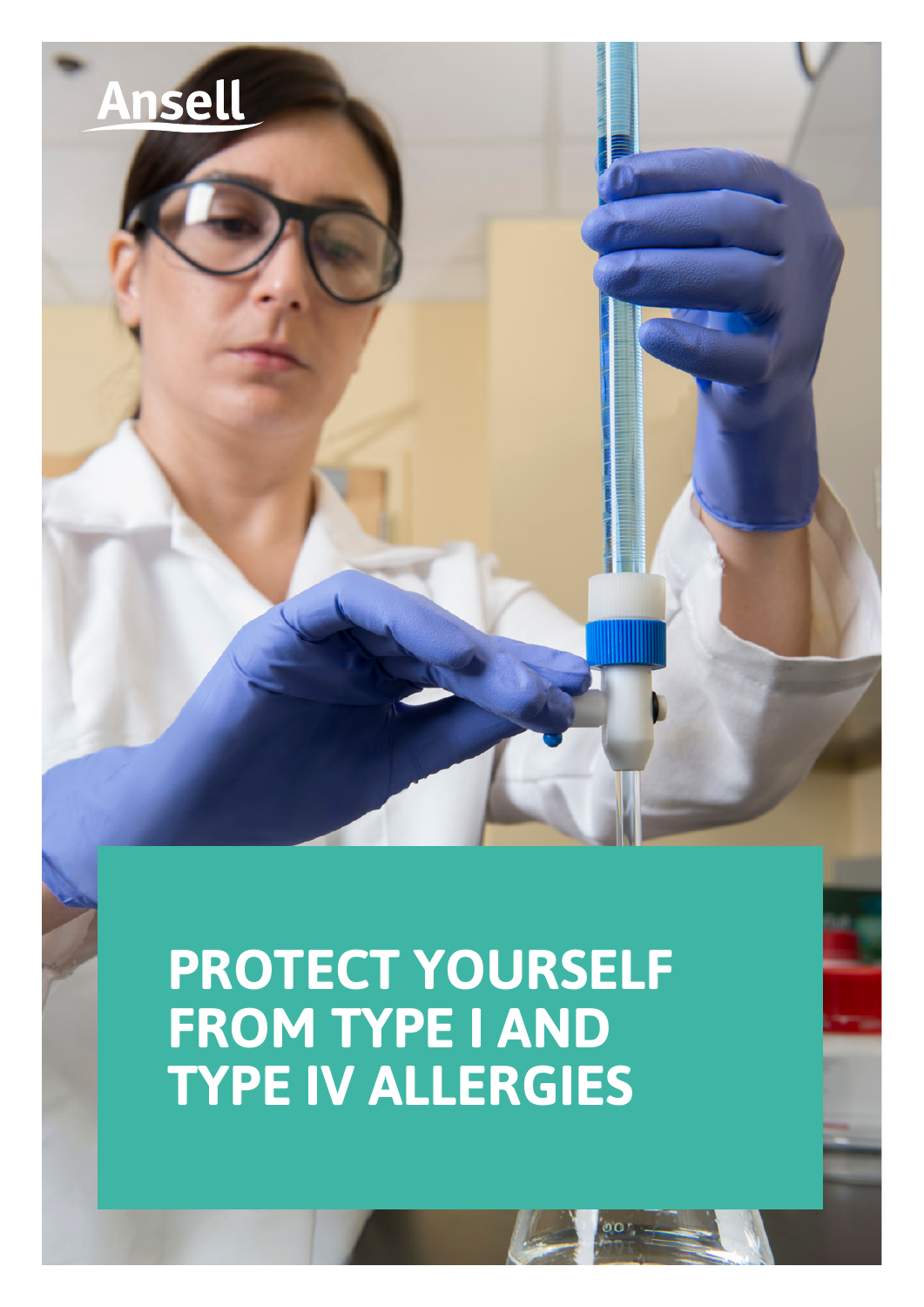# **PROTECT YOURSELF FROM TYPE I AND TYPE IV ALLERGIES.**

Occasionally wearing glove products can cause issues with the health of our skin. This predominantly manifests itself in the form of skin allergies of a variety of different types and severity. This paper reviews these various allergies, their causes and what glove solutions are available to help prevent these reactions from occurring. Skin allergies from adverse reactions to glove products are generally classified into three distinct types, immediate hypersensitivity or Type I, delayed hypersensitivity or Type IV, and irritant contact dermatitis.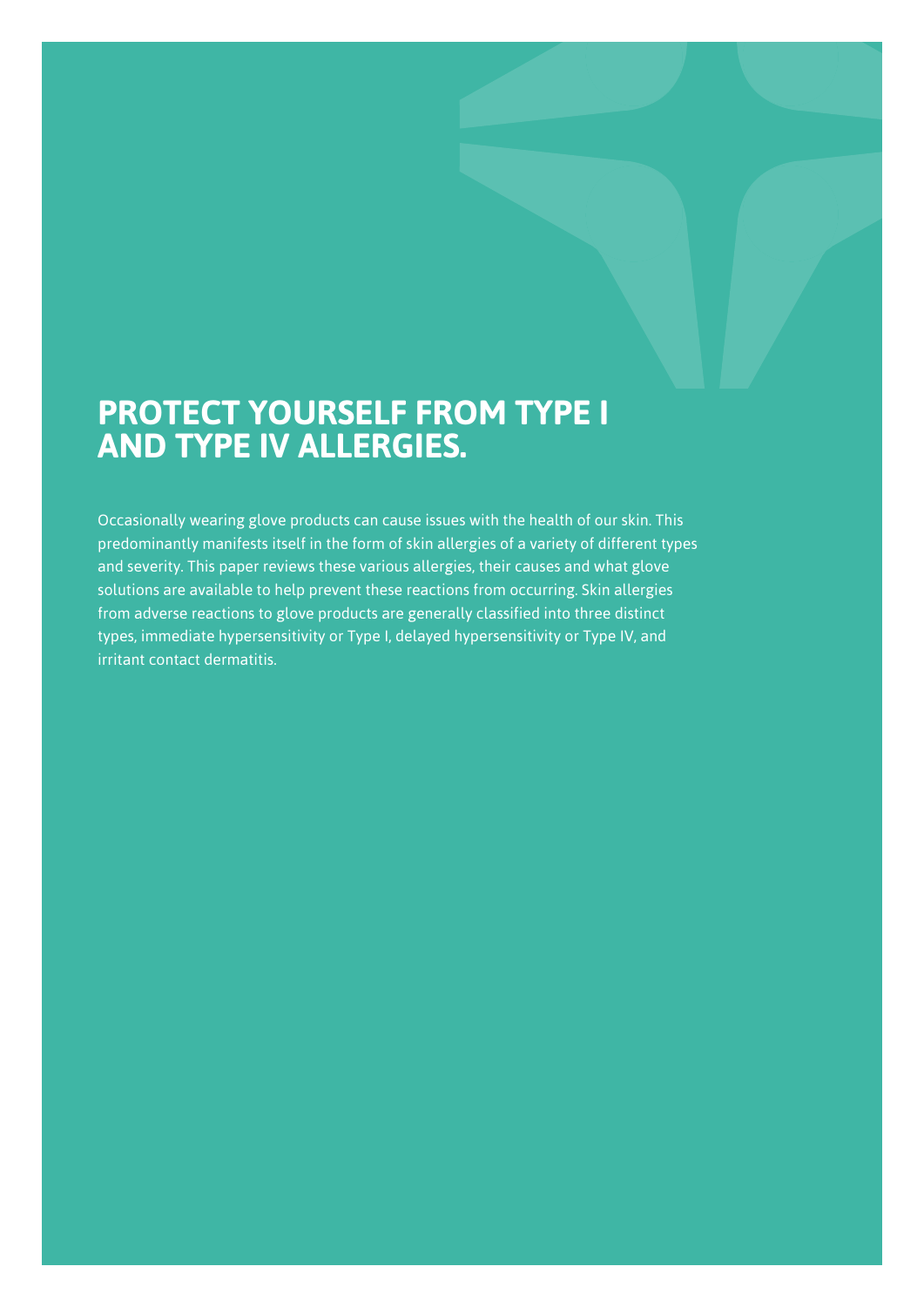## **REPEATED EXPOSURE TO NRL MAY LEAD TO TYPE I ALLERGIES**

Adverse reactions to natural rubber latex (NRL) gloves can range from irritant contact dermatitis to serious allergic response such as anaphylaxis. **Latex allergy also known as Type I Allergy** is a reaction to the residual allergenic proteins present in NRL products. NRL comes from the sap of the rubber tree, Hevea brasiliensis, found in South Africa and Southeast Asia. While there are more than 250 different types of latex proteins, approximately 20% are allergenic. After repeated exposure to NRL products, the immune system of some susceptible individuals produces antibodies that react immunologically with these allergenic proteins. There is an immediate adverse reaction occurring within minutes after initial contact with NRL. The symptoms may include some or all of the following: swelling, redness on the site of exposure, itching and burning sensation. Symptoms can spread to areas near the site of glove contact and can be accompanied by: urticarial, conjunctivitis, rhinitis, and bronchial obstruction. Symptoms of anaphylaxis is rare but can occur.

## **CHEMICAL ACCELERATORS INDUCE THE MAJORITY OF CHEMICAL ALLERGIES**

Allergic reactions to chemical residues from the glove manufacturing process may produce what is known as a **Type IV Allergy (Chemical Allergy) or ACD**. This type of allergy is not life threatening, but it is a major concern for healthcare workers and those employed in the Life Science industry. Glove manufacturers use a variety of chemicals to produce both NRL and synthetic rubber gloves. Different manufacturers use different chemical combinations and nearly all manufacturers leach and wash their gloves to minimize residual chemicals in the final product. A chemical allergy is due to an immunological reaction to a residual chemical leached from finished glove products into the skin of the wearer.

#### *The chemicals used in the glove manufacturing process fall into the following broad classifications:*

• Accelerators;

• Stabilizers;

Retarders:

Fillers; and

- Accelerator activators;
- Extenders.
- Antidegradants;

The chemical accelerators induce the majority of chemical allergies. The residues from these accelerators have become a major concern because of their ability to sensitize users and elicit chemical allergic reactions. Over 80% of reported glove associated allergic contact dermatitis is attributable to chemical accelerators.

*Over 80% of reported hand dermatitis is due to chemical accelerators in disposable gloves. Protect yourself.*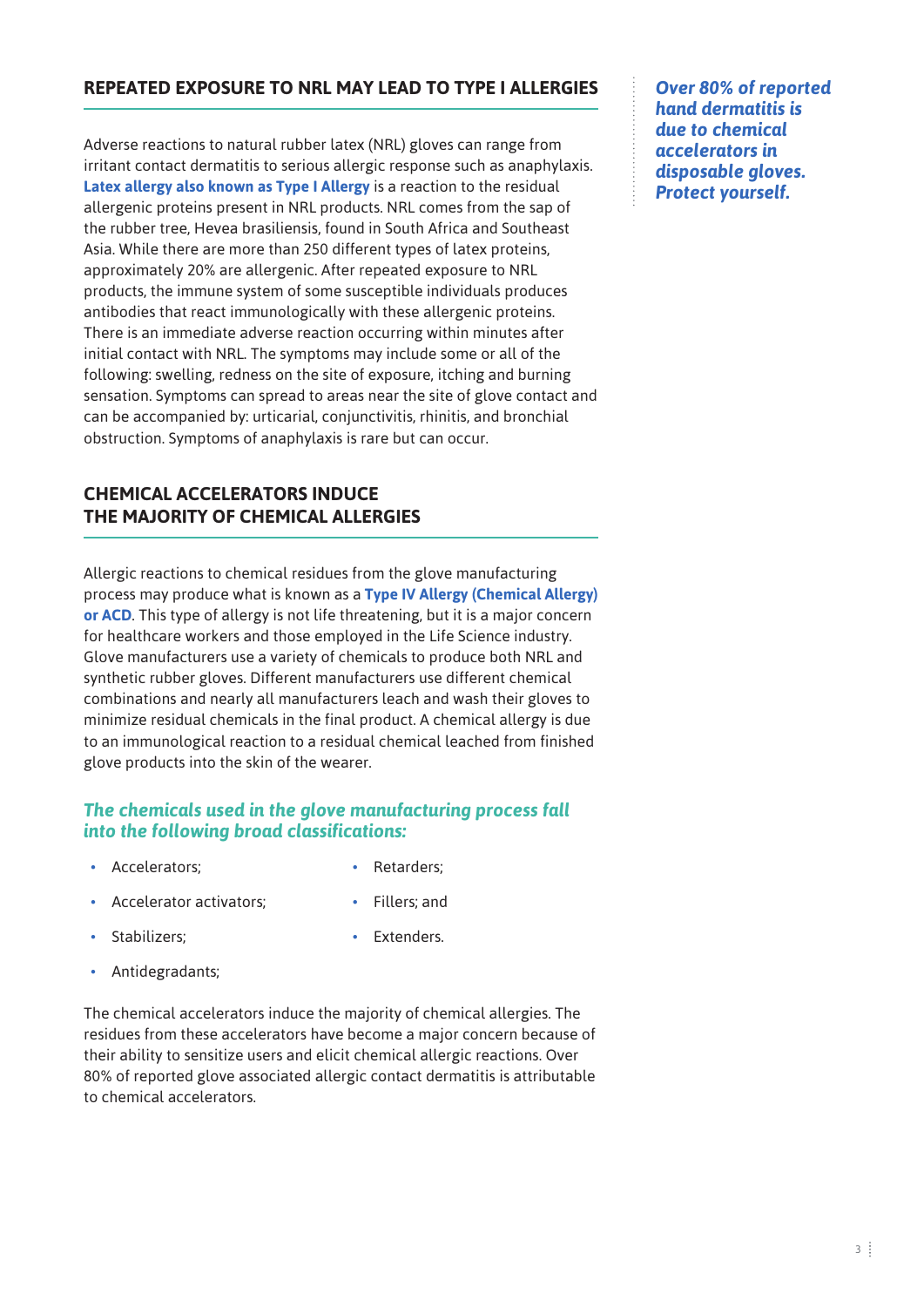The response is delayed, typically producing symptoms between 6-48 hours after initial contact with the glove, and symptoms may persist for up to 4 days. The symptoms may include: redness and swelling, dry skin to patch eczema, and chronic sores that weep or bleed. A Type IV response begins when residual chemicals leached from the glove penetrate the skin and trigger the formation of T cells sensitized to the specific antigens.

# **HAND IRRITATION AND REACTION TRIGGERS**

Many glove users experience what is known as **irritant contact dermatitis**, a non-immune reaction that occurs within minutes to hours of glove contact. It is not an allergy rather a condition as a result of many factors combined with glove use (for example: reactions to detergents/fragrance soap, frequent hand washing, inadequate rinsing/drying). Symptoms are limited to where there is direct glove exposure and include redness, chafing, dryness, and scaling or cracking. To reduce the risk of irritation: minimize contact with the causative agent, commit to a regular skin care regimen, avoid oil/fat based hand creams, and wear powder free gloves.

# **TYPE I LATEX ALLERGY SOLUTIONS**

In all cases of repeat or persistent dermatitis or allergic reaction associated with glove use it is recommended to consult a medical practitioner. Since skin allergies vary in possible severity, solutions to these problems also vary. First and foremost a Type I or true natural rubber latex allergy can be a very serious condition. In this case, a synthetic product is appropriate and must be worn as an alternative to a natural rubber latex glove. As the donning powder on NRL powdered gloves is a possible carrier of allergenic NRL proteins which may become airborne and inhaled, coworkers practicing in the same environment as someone allergic to NRL, should wear either a synthetic glove or a powder-free NRL glove.

# **SYNTHETIC MATERIAL OPTIONS**

#### *Polyisoprene*

Most similar performance to natural rubber latex with a high level of comfort, excellent elasticity and moderate strength.

#### *Neoprene*

Characteristic performance falls between polyisoprene and nitrile with a good balance of comfort, strength and elasticity.

#### *Nitrile*

Higher strength, durability and puncture resistance than natural rubber latex but does sacrifice some elasticity.

*To reduce the risk of irritation: minimize contact with the causative agent, commit to a regular skin care regimen, avoid oil/fat based hand creams, and wear powder free gloves.*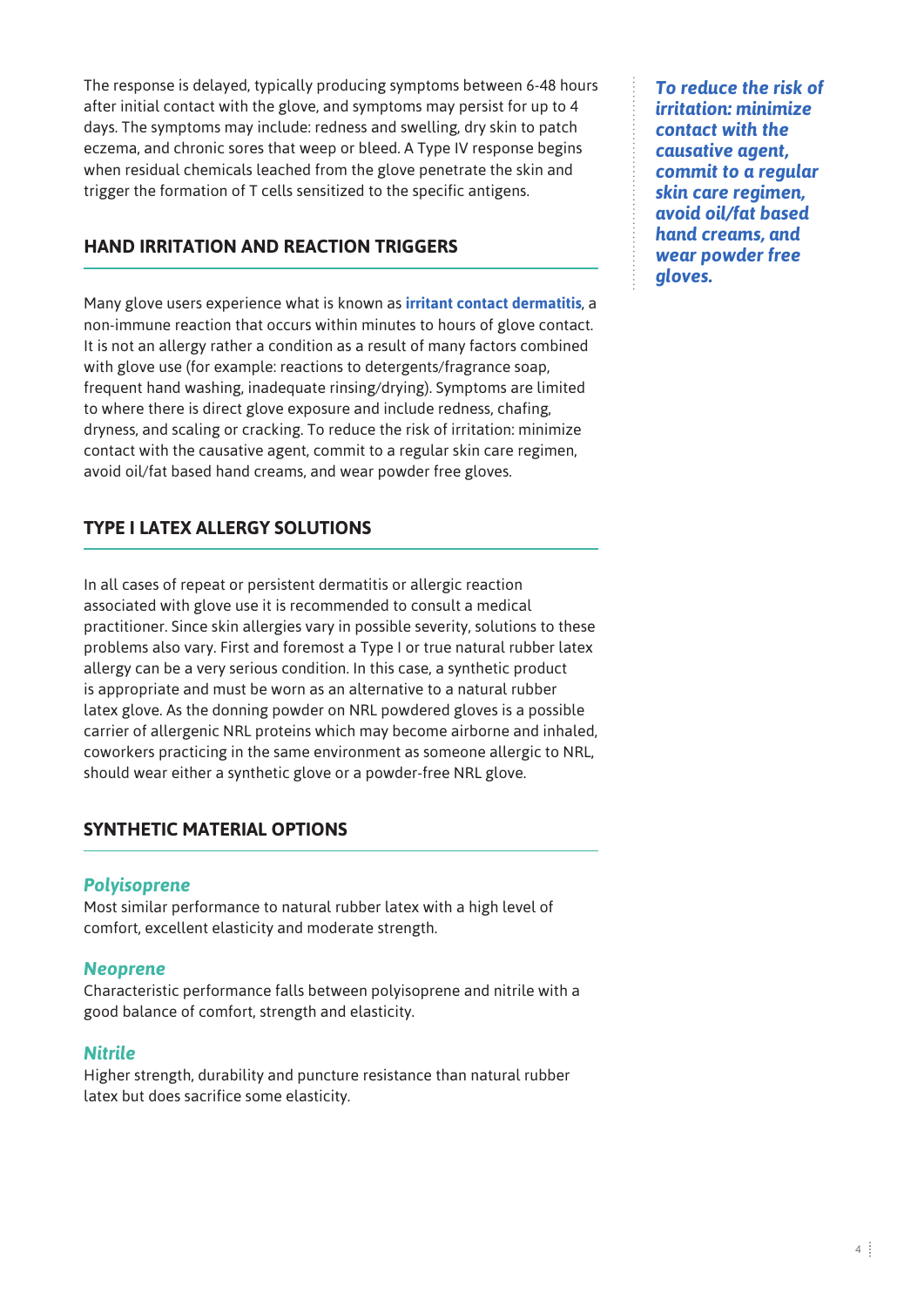# **TYPE IV CONTACT DERMATITIS SOLUTIONS**

For individuals who are experiencing a Type IV reaction product recommendations are a little more complex as you will first need to identify and then eliminated the causative chemical agent. Since there are several classes of chemicals that tend to cause adverse skin reactions a better understanding of what chemicals are used and why they are required is needed.

**ARE ACCELERATORS NECESSARY?** 

In order to manufacture a glove from a rubber material effectively, some type of chemical accelerator is generally used. Accelerators are used to chemically speed up the vulcanization process during the manufacturing of natural and synthetic latex gloves. Vulcanization is one step in the process by which crude latex is transformed into a finished product. This is normally accomplished by subjecting the crude latex to heat and sulfur to cross-link the rubber molecules rendering a solid film with desired strength and elastic properties dependent upon the design features and material type. These chemical accelerators speed the vulcanization process by reducing the temperature at which vulcanization occurs producing a much more consistent and reliable film from which the final gloves are formed. Examples of accelerator classes commonly used in glove manufacturing are thiurams, mercaptobenzothiazols (MBT) and carbamates. Of these classes of accelerators the least likely to produce a skin reaction are carbamates.

#### **ARE ACCELERATORS SAFE?**

For personal protective gloves, manufacturers are required to ensure the product is safe for use. This is typically done by conducting two skin irritation tests, one long term and one short term, on the finished glove product. In fact, current regulations in most geographic regions require this of medical grade gloves. In the United States for example, the Food and Drug Administration (FDA) requires that all medical grade gloves pass both the skin irritation test and the skin sensitization test prior to being marketed in the US. These battery of tests ensure that the vast majority of glove users will not experience any sort of irritating response from the glove itself. Other regions such as the European Union under the Medical Device Directive (93/42/EEC) require similar types of testing and product assessment before those products can be placed on the market.

*Accelerators are used to chemically speed up the vulcanization process during the manufacturing of natural and synthetic latex gloves.*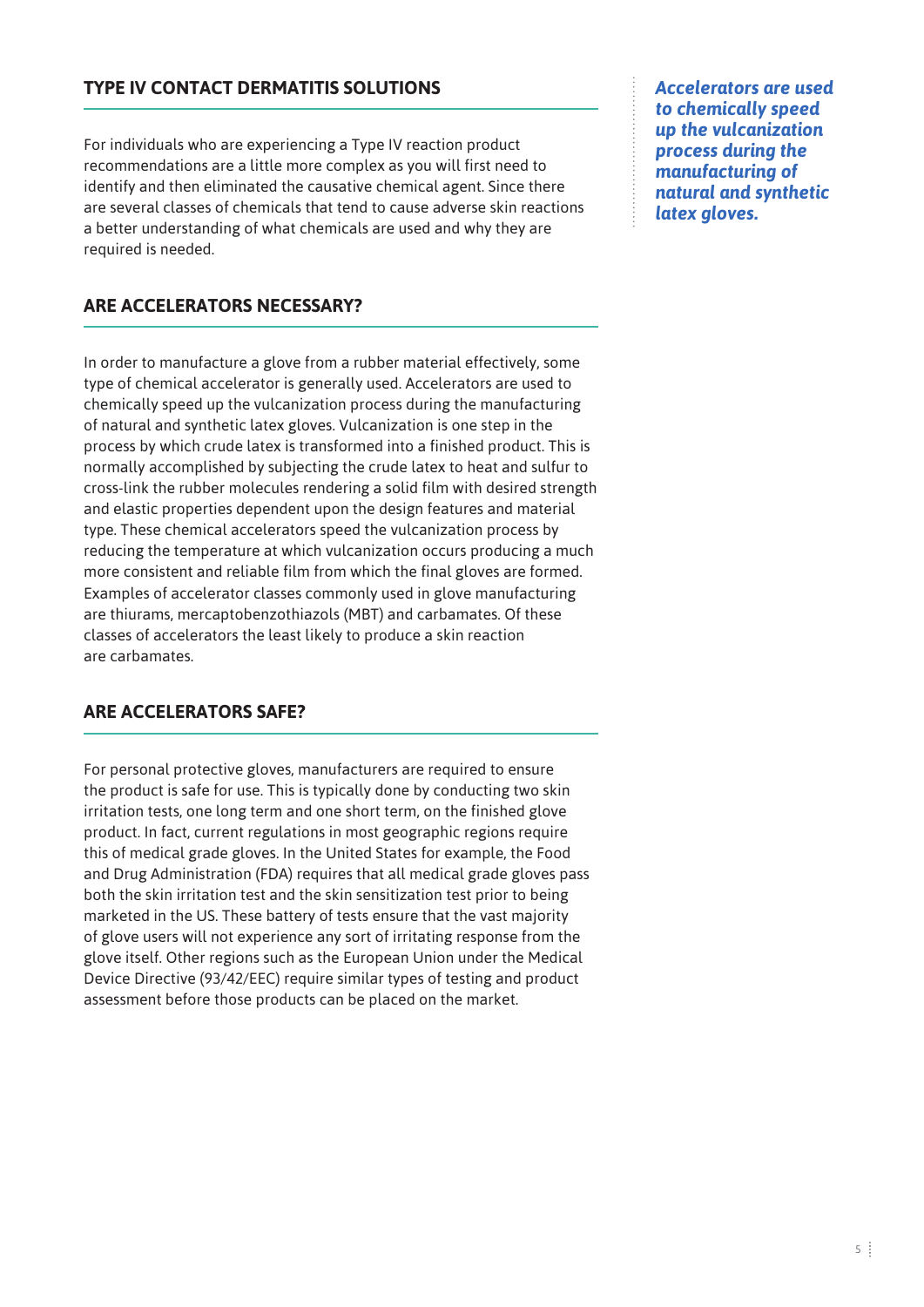# **PRODUCT QUALITY AFFECTS THE POTENTIAL FOR REACTIONS**

When it comes to allergic contact dermatitis caused by chemicals used in disposable gloves, the manufacturing process and how well a glove is produced can significantly reduce the potential for reactions. On a well manufactured glove product residual chemicals are leached out of the glove prior to packaging. For products that are poorly manufactured this leaching process is not always as effective as it should be and as such the potential for an increased number of people experiencing a skin reaction exists.

# **CAN A GLOVE BE MADE WITHOUT ACCELERATORS?**

The short answer is yes! Ansell provides products that are specifically engineered for our customers who may have extremely sensitive skin. These products are produced without the use of the chemical accelerators listed above or any other chemical accelerators. Proper vulcanization without the use of any chemical accelerators is done through a proprietary process that strengthens the material without using chemical accelerators. This process results in a cleaner, more skin-friendly product and provides the best possible solution when you need the barrier protection of a glove and healthy skin for your sensitive hands.

# **THE ANSELL SOLUTION**

For those wearers with Type I or Type IV allergies, Ansell has a wide variety of options in the synthetic category and several different synthetic materials to choose from including nitrile, neoprene and polyisoprene. These materials vary in performance characteristics as well as cost. Products may also have special design features for specific applications which should factor in to any glove decision.

And for those wearers with Type IV allergies or sensitivities, Ansell has products that are produced without the use of any chemical accelerators. The **TouchNTuff® 73-500, TouchNTuff 73-701** as well as **Microflex® 93-823** are several Ansell gloves that are perfect solutions for anyone who has extremely sensitive skin or who is having trouble finding a glove that is the least irritating to their skin. Not only have these products been specifically engineered to solve this particular problem it's been proven scientifically to be less likely to cause the types of reactions listed above.